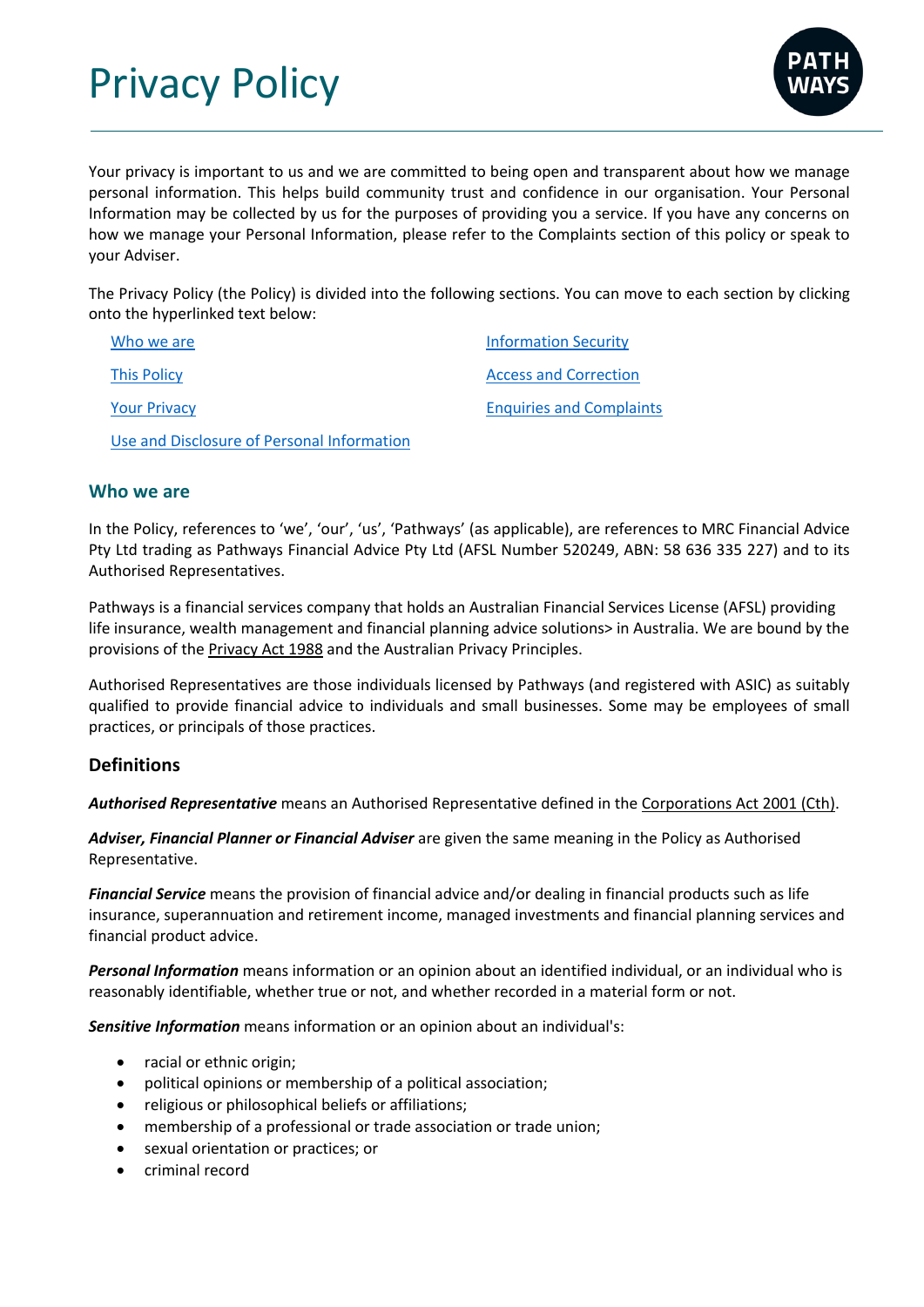that is also Personal Information, or:

- health information about an individual;
- genetic information about an individual that is not otherwise health information;
- biometric information that is to be used for the purpose of automated biometric verification or biometric identification; or
- biometric templates.

# **The Policy**

The Policy applies to Pathways, our employees, and our Authorised Representatives and their staff.

The Policy sets out how we manage your Personal Information. We respect the privacy of any Personal Information we collect about you and we are committed to ensuring that this is handled in accordance with the provisions of the Privacy Act 1988, the Australian Privacy Principles and any other applicable privacy related laws.

Where there is specific legislation, this will generally govern how we use Personal Information despite the provisions of the Privacy Act 1988. For example, for certain Financial Services, we are required to collect your tax file number and provide that information to the Australian Taxation Office.

Additionally, individuals located in the European Union may also have rights under EU based rules known as the General Data Protection Regulation (GDPR). The GDPR has harmonised the data privacy laws of each individual EU country, giving more rights to individuals located in the EU and more obligations holding their personal information.

The Policy will be reviewed from time to time or whenever there has been a change to the law or a change in our operations and practices regarding the maintenance of privacy.

The Policy is specific to the services we provide under our Australian Financial Services License. It has been written specifically for clients of Pathways because of the unique relationship Advisers have with their clients.

# **Your Privacy**

## **Collection of Personal Information**

Advisers have a legal obligation to provide appropriate advice, and act in the best interests of their clients. The extent of information they require from you may vary, however it often involves information required to establish your personal circumstances. The information they collect is necessary not only to provide appropriate advice, but also to complete any transactions on your behalf with various product issuers, such as superannuation funds and life insurers. These can be services provided over the short term, however they are often part of a long term relationship with an Adviser.

Collecting Personal Information also allows us to meet Australian and international legal or regulatory obligations that we, or product providers, might have to identify our customers. These may include, but are not limited to, our obligation to identify and verify clients under the Anti-Money Laundering & Counter Terrorism Financing Act 2006 or provide information to the US government if a client is considered a US resident for tax purposes under the US Foreign Account Tax Compliance Act*.*

## **Collection of Personal Information from Others**

In some instances, your information may also need to be collected from third parties such as your employer if you are a member of a corporate superannuation plan, or from your accountant, mortgage broker or solicitor. It may also be provided to, or received from, third parties to enable a secondary service, such as when you are referred to a solicitor for estate planning purposes. If these third parties approach us and request your Personal Information, we will ask for your consent before it is provided.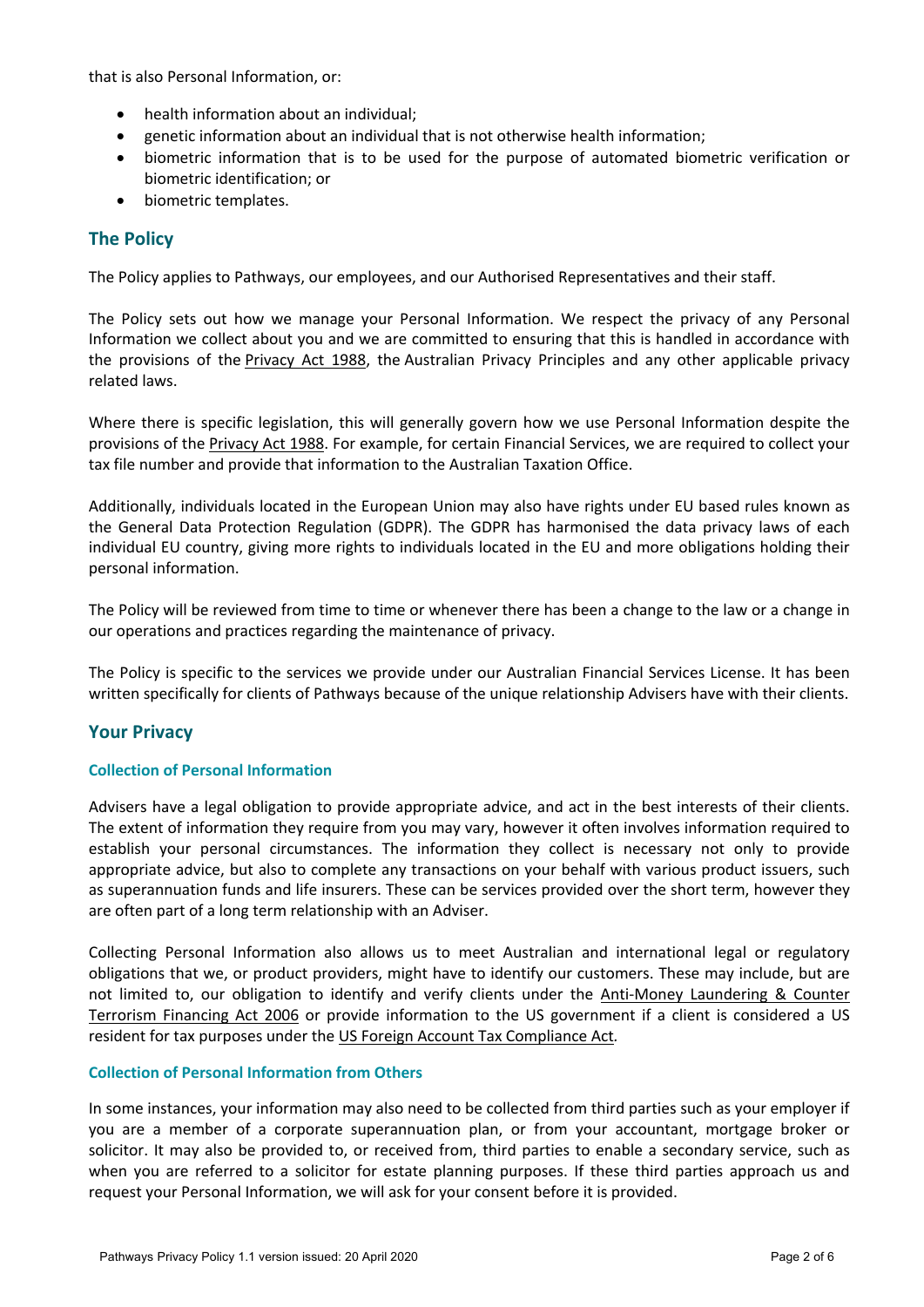## **Relatives, Dependants and Other Individuals**

To enable us to provide financial planning advice and services, often we will record information regarding your relevant personal circumstances, which may include information regarding your family situation, your partner, dependants, beneficiaries, and children. This information will only be gathered where it is necessary to provide you services, such as financial planning advice, for example, where members of your family may become beneficiaries to your life insurance policy or superannuation fund. You are not obligated to provide this information; however, it may affect the quality of, or restrict the services provided to you.

Where this information is reasonably required from you, and you willingly provide it, we expect and *assume that you have their consent* to provide this information to us.

In these circumstances, you need to ensure that they are aware:

- That you have provided their personal information to us
- That they understand who we are and how they can contact us
- That they may access the Personal Information that we hold about them
- Of the purposes for which you provided their Personal Information to us
- That their Personal Information will be handled in accordance with this Policy, and
- That they can refer to this Policy for further information.

# **Use and Disclosure of Personal Information**

### **How do we use your Personal Information?**

The Personal Information we hold is used for the primary purpose of providing you financial planning advice services as well as reviewing your ongoing needs. We may also use your Personal Information for related secondary purposes such as: enhancing our customer service and product options; communicating with you regarding the products and services you have with us; handling your complaints; providing you with ongoing educational information including newsletters; and providing you with marketing material that we believe may be relevant to your financial needs and circumstances. Where the secondary purpose is unrelated to the primary purpose for which you have sought our services, we will ask for your consent. You may provide your consent in writing, or via telephone.

Depending on the product or service concerned, your Personal Information may be disclosed to:

- Other areas within the Pathways Group, who provide financial and other related services.
- Advisers, brokers, and those who are authorised by us to review your needs and circumstances from time to time.
- Service providers and specialist Advisers to us who have been contracted to provide Pathways with administrative, financial, insurance, accounting, legal, information technology, research, or other services.
- Other insurers, credit providers, courts, tribunals, and regulatory authorities as agreed or authorised by law.
- Credit reporting or reference agencies or insurance investigators.
- AUSTRAC, the government agency who oversees Anti-Money Laundering and Counter Terrorism Financing. Before we arrange the provision of products or services for you, we are required to validate your identity. We will request and copy some personal documents for that purpose. We are also required to report details of entities and certain transactions where we hold reasonable suspicion of reportable suspect matters.
- Product or service providers who have an obligation to disclose information to the Australian Tax Office (ATO) where the ATO has agreements to share information with overseas tax authorities.
- External dispute resolution bodies such as the Australian Financial Complaints Authority who would handle your dispute.

Generally, we require that organisations outside Pathways who handle or obtain Personal Information as service providers acknowledge the confidentiality of this information, undertake to respect any individual's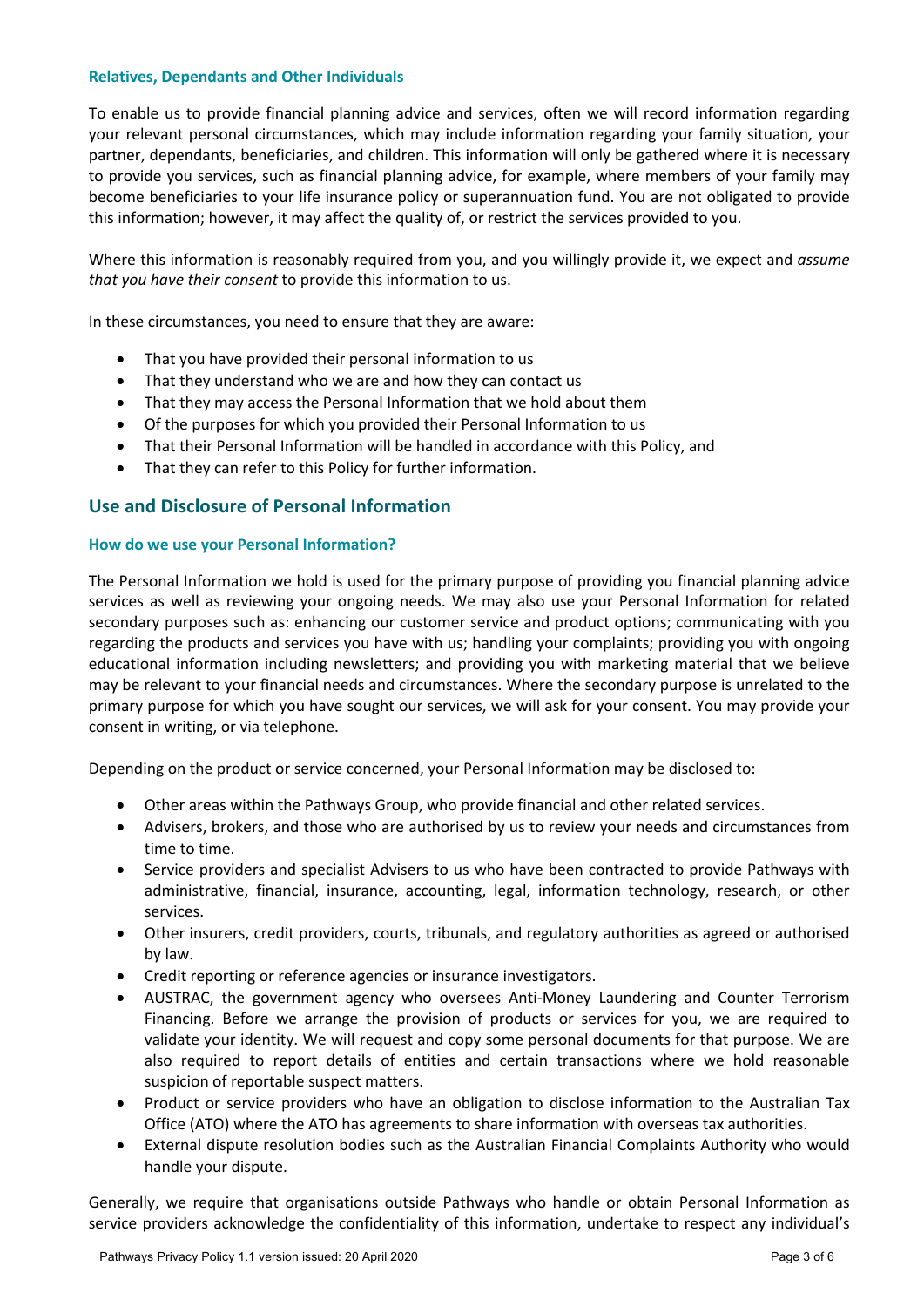right to privacy, and comply with the privacy laws.

### **Independent service providers**

The Advisers authorised by us may individually engage (or via us) independent service providers to assist them in providing services to you. These services may range from contracting staff for providing back office duties and administering client relationship management systems, to more complex tasks such as accessing direct share advice (on your behalf) from specialist share brokerage firms.

We expect these independent service providers to comply with the Policy and the privacy laws and regulations applicable to their jurisdiction.

### **Sensitive Information is subject to greater restrictions**

Some Personal Information we hold is classed as Sensitive Information. Sensitive Information may have further restrictions on its disclosure.

Sensitive Information is usually required for personal insurance applications, to manage claims on those products and may also be relevant to credit and other applications. Sensitive Information will only be used and disclosed for the purposes for which it was provided, unless you specifically agree otherwise, or the use or disclosure of this information is allowed by law.

We will only collect Sensitive Information from you where it is reasonably necessary for us to require this information to provide the service to you. It will only be collected with your consent, or in limited other circumstances specified under privacy laws.

Unless we have your consent, we cannot use or disclose Sensitive Information about you for any purpose other than the primary purpose of the collection or a directly related secondary purpose (unless we are permitted to disclose this information under the law); nor can it be shared by related bodies corporate in the same way that they may share other Personal Information. Documents asking for Sensitive Information will explain this.

### **Marketing Material**

From time to time, Pathways (and its related entities) may promote opportunities or products that we believe may be relevant to your financial needs and circumstances. You can inform us if you do not wish to receive marketing material from us.

The ability to 'opt-out' does not include important disclosure documents and letters your Adviser may send to you that include portfolio updates on your current investments, an offer of review, or other communications required to be provided as part of an Adviser's general obligations. Please allow up to 60 days for us to fully implement your "opt-out" request.

## **Information Security**

### **How does Pathways keep my Personal Information secure and for how long is it kept?**

We take all reasonable steps to ensure that your Personal Information is kept secure and is protected from misuse, loss and unauthorised access, modification and disclosure. If we have your Personal Information accessible on the secure member sections of our website, we will ensure that this information is protected.

We retain your Personal Information for as long as we need it to provide the Financial Services you have requested from us and, in some circumstances, to comply with other statutory requirements. For example, under the Corporations Act 2001 (Cth), we are obligated to retain a client's 'financial planning file' for a period of 7 years from the date of our last provision of service. As required under the privacy law, we will take reasonable steps to permanently de-identify or destroy Personal Information that is no longer needed.

Safeguarding the privacy of your information is important to us, whether you interact with us personally, by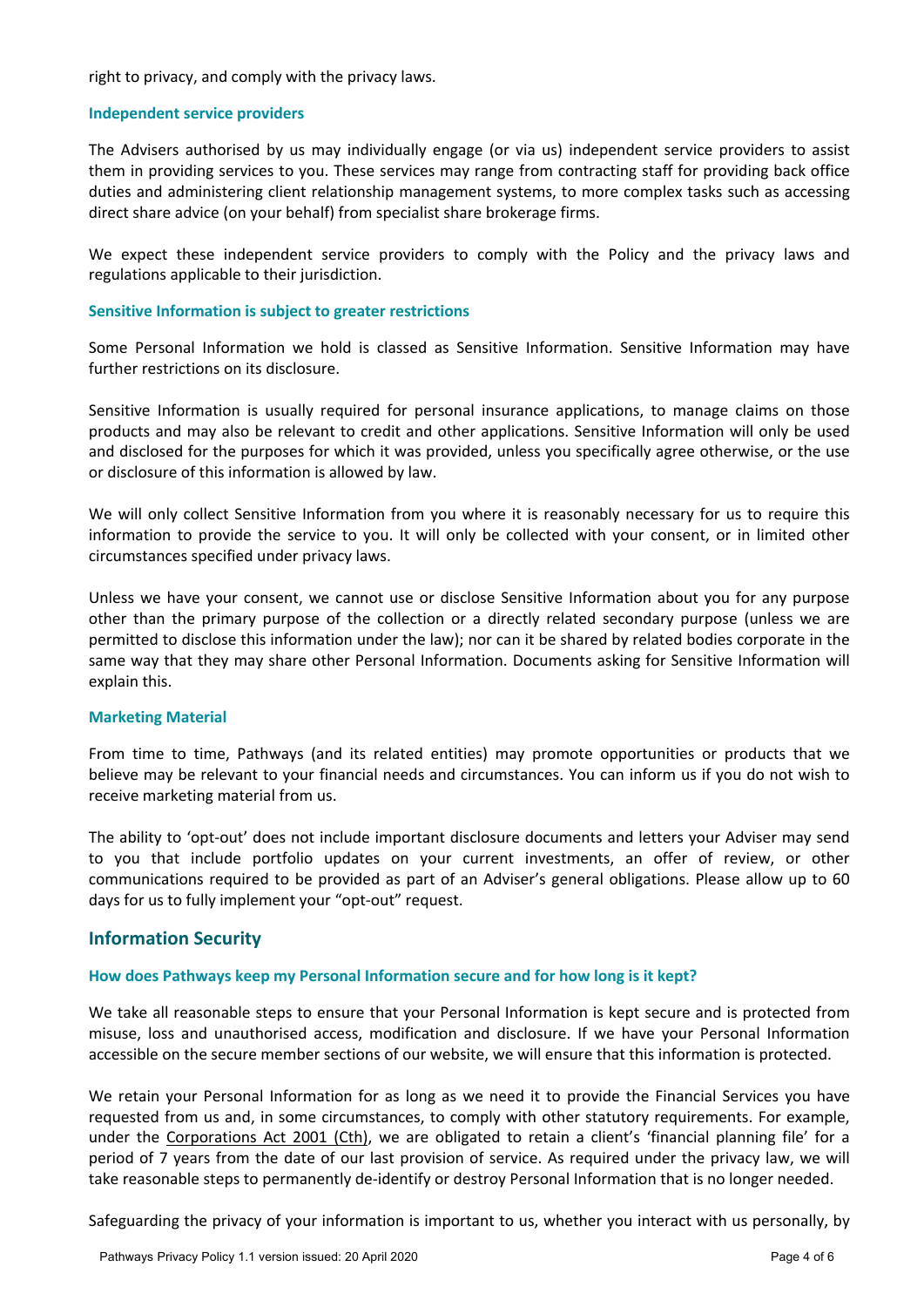phone, mail, over the Internet, or other electronic medium. We train our employees, Advisers and their staff who handle Personal Information to respect the confidentiality of client information and the privacy of individuals.

Pathways has appointed a Privacy Officer to ensure that the management of Personal Information is in accordance with the Policy and the Privacy Act 1988*.*

## **Cross-border Disclosure of Personal Information (overseas recipients)**

While providing you with Financial Services, we may engage in the services of organisations based overseas, or organisations based in Australia that utilise services themselves from overseas. Some of the organisations to which we may disclose your Personal Information may be located outside Australia, including New Zealand, Japan, South Africa (XPLAN), USA (DropBox, OneDrive), Serbia, member states of the European Union, India, Vietnam, Malaysia, Singapore, Thailand, Sri Lanka, Cambodia, Hong Kong and the Philippines. Where Personal Information is disclosed to these overseas locations, we expect these organisations to comply with this Policy and any relevant privacy laws and regulations applicable to their jurisdiction.

### **Dealing with breaches**

We consider breaches of your privacy to be very serious. If this happens, we will ensure that appropriate investigation occurs in a timely fashion, and where necessary, apply appropriate consequence management and/or remediation (including dismissal in some cases).

We will be required to notify you and the Office of the Australian Information Commissioner (OAIC) if an 'eligible data breach' occurs in relation to your Personal Information that is held by us or another entity with whom we have shared your information. A data breach may occur if your Personal Information is lost or subjected to unauthorised access, modification, disclosure or other misuse or interference, and it is generally notifiable if there is a risk of 'serious harm' (for example, financial or reputational harm) to you due to the breach. This obligation extends to breaches that occur within Australia, and overseas.

We will also report any privacy breach as required under any other applicable laws.

# **Access and Correction**

### **Can I access my Personal Information?**

You have the right to access any Personal Information that we hold about you. You can ask us for access to Personal Information that we hold about you at any time. To do so, please call Pathways on 0433 338 895 or email the Privacy Officer at matthew@gbafinancial.com.au

We will respond to your request within 30 days (unless unusual circumstances apply). We may charge a fee to cover the cost of verifying the application and locating, retrieving, reviewing, and copying any material requested. We will always check this with you first. If the information sought is extensive, we will advise you of the likely cost in advance and can help to refine your request if required.

We will provide you with access to Personal Information held about you except to the extent that we are permitted to refuse access in accordance with the Privacy Act 1988 and the Australian Privacy Principles. If we refuse to provide you with access to some information, we will provide you with our reasons in writing for doing so. If you have concerns, you may lodge a complaint.

### **Correction of Personal Information**

We will correct any Personal Information that we hold about you if we become aware that it is inaccurate, incomplete, out of date, irrelevant or misleading.

If you believe that the Personal Information we hold about you is inaccurate, incomplete, out of date, irrelevant or misleading, you can ask us to correct it and we will take reasonable steps to do so. If there are any instances where we cannot do this, we will let you know in writing.